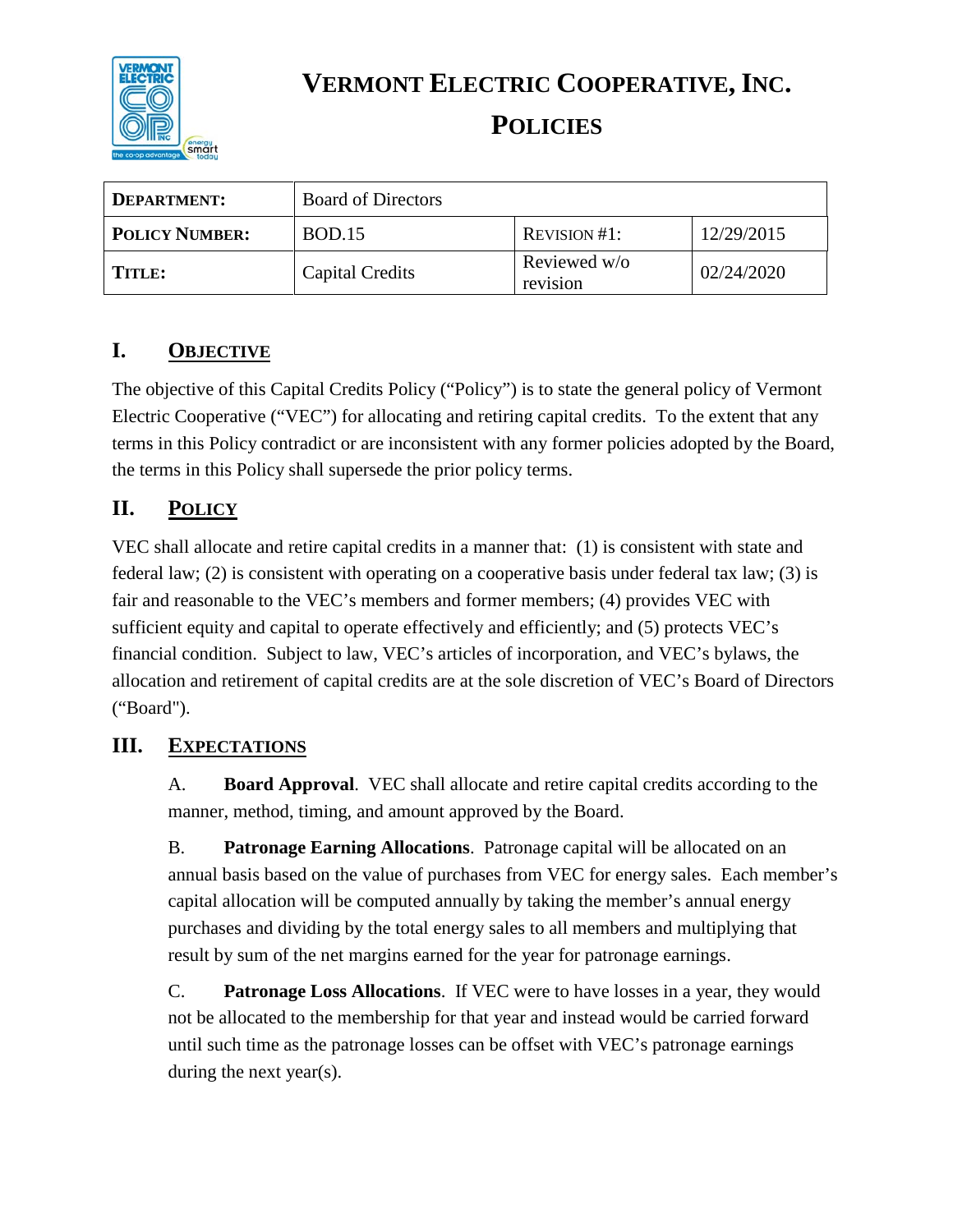D. **Nonpatronage Earnings**. All earnings net of losses are considered patronage earnings, except for amounts existing on VEC's book of accounts designated as Donated Capital and Post-Retirement Medical & Life Plan. VEC reserves the right in the future to designate income from sources other than members as nonpatronage earnings which may be retained and used by VEC as approved by the Board.

E. **General Capital Credits Retirements.** VEC shall generally retire capital credits with the goals of: (1) maintaining an equity level between 40 percent and 50 percent of VEC's total assets; (2) retiring some capital credits on an annual basis by the month of November of the succeeding year; (3) retiring capital credits within twenty five years after their allocation; (4) communicating and promoting cooperative principles; and (5) fostering loyalty and support among members and former members

F. **Method for Retirements.** VEC shall retire capital credits according to a hybrid policy using a combination of FIFO (first in first out) and LIFO (last in first out) methods. The percentage split between the two methods will be determined by the Board on an annual basis.

G. **Discounted General Capital Credits Retirements.** VEC may not generally retire capital credits before the time VEC anticipates normally retiring the capital credits and pay the discounted, net present value of the capital credits

H. **Permitted Special Capital Credits Retirements.** VEC may specially retire capital credits (a) upon the death of a natural person member or former member, and (b) upon the dissolution, liquidation, or cessation of existence of an entity member or former member. Such retirement is permitted only upon receiving a written request from the appropriate legal representative. For such special capital credit retirements, VEC shall pay the discounted, net present value of the capital credits. VEC shall apply a discount rate equaling VEC's weighted cost of capital for the estimated period of the early retirement.

VEC's weighted average cost of capital is computed by calculating VEC's cost of debt for the most recently completed calendar year and calculating VEC's allowed return on equity for the most recently completed period. Once calculated, the two costs are then averaged to complete the weighted average cost of capital.

I. **Prohibited Special Capital Credits Retirements.** VEC may not specially retire capital credits (a) upon the reorganization, merger, or consolidation of an entity member or former member; (b) upon a member or former member reaching a certain age; or (c) upon a person becoming a former member.

J. **Recoupment.** Before making any general capital credits retirement to a member's account, VEC shall deduct any amount owed by such member or former member to VEC for more than ninety days from the date of delinquency. Before making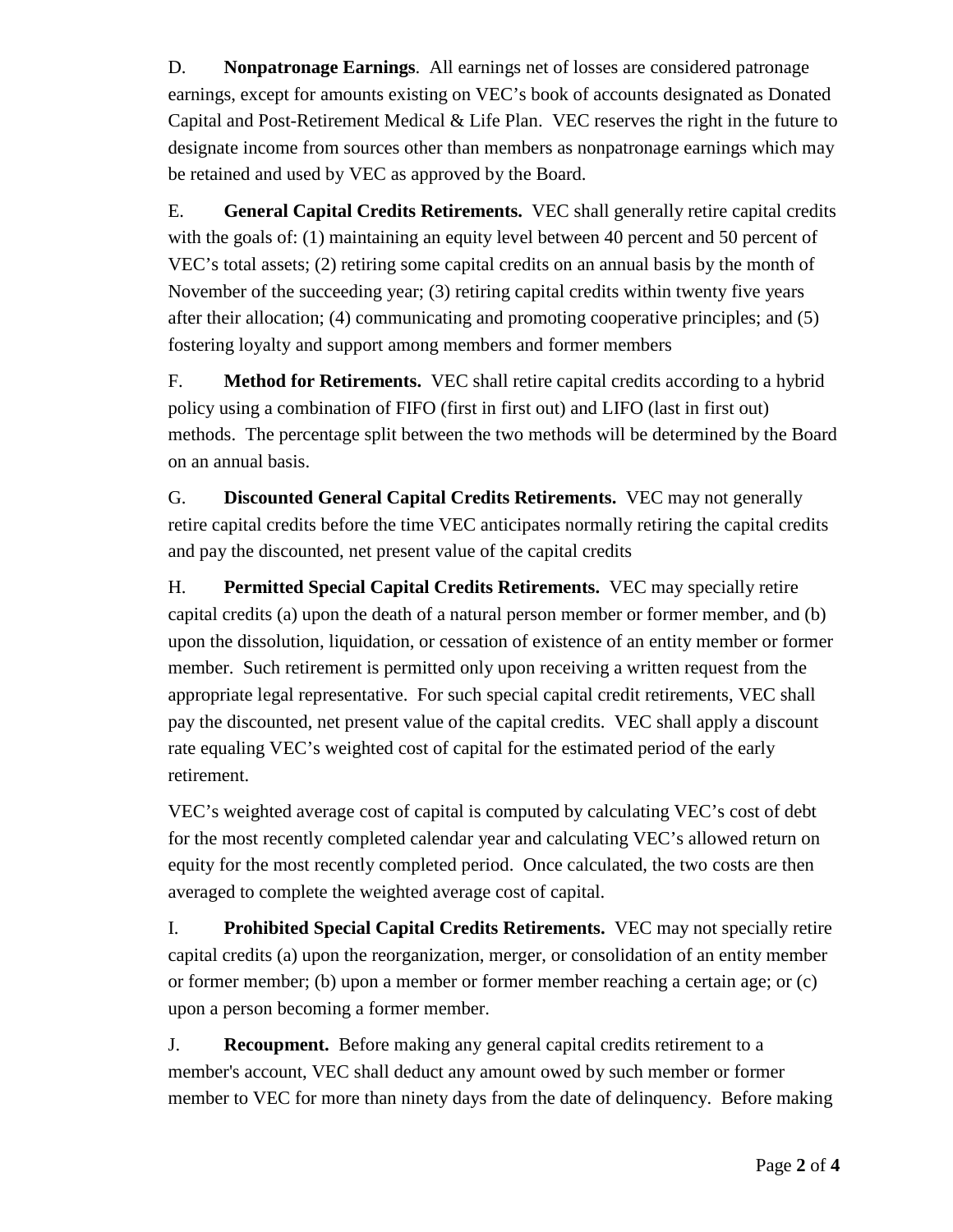any special capital credits retirement, VEC shall deduct any amount owed by such member or former member to VEC for more than ninety days from the date of delinquency from the discounted, net present value of that member's capital credit balance.

K. **Escrow.** VEC may create a special purpose account that will allow members to pledge their retired capital credits that will enable VEC to make donations to community based activities for those towns that are served by VEC.

#### **IV. PROCESS**

A. **Adverse Financial Impact.** VEC shall not retire any capital credits unless the Board first determines that the retirement will not adversely impact VEC's financial condition.

B. **Notice of Allocation.** Within eight and one-half months following a calendar year, VEC shall notify each member in writing of the amount of capital credits allocated to the member for the preceding calendar year through a written notice stating the dollar amount allocated.

C. **Payment and Notice of Retirement – Active Accounts.** After VEC retires capital credits allocated to a member, VEC shall pay the retired amount by applying a credit to the member's bill.

D. **Payment and Notice of Retirement – Inactive Accounts**. After VEC retires capital credits allocated to a former member, if the capital credit retirement is greater than the Minimum Amount, VEC may mail a capital credit authorization form to the last address listed on VEC's records. Once the form is returned to VEC, VEC shall pay the retired amount by sending a check for the amount to the former member's most current address.

E. **Minimum Amount.** In the case of former members, if a minimum level for a former member's retirement distribution is less than ten (\$10.00) dollars, the balance may be retired without a distribution to take into account the costs of check processing and mailing.

F. **Unclaimed Capital Credits.** If an inactive account fails to claim a retired capital credits amount within one year, then VEC may impose a dormancy or service charge equaling five dollars (\$5.00) per year. If an inactive account fails to claim the retired amount within three years after the initial notice, then VEC shall submit a Report of Unclaimed Property to the Vermont Treasurer pursuant to 27 V.S.A. 1247, but shall retain the unclaimed capital credits pursuant to 27 V.S.A. 1248a.